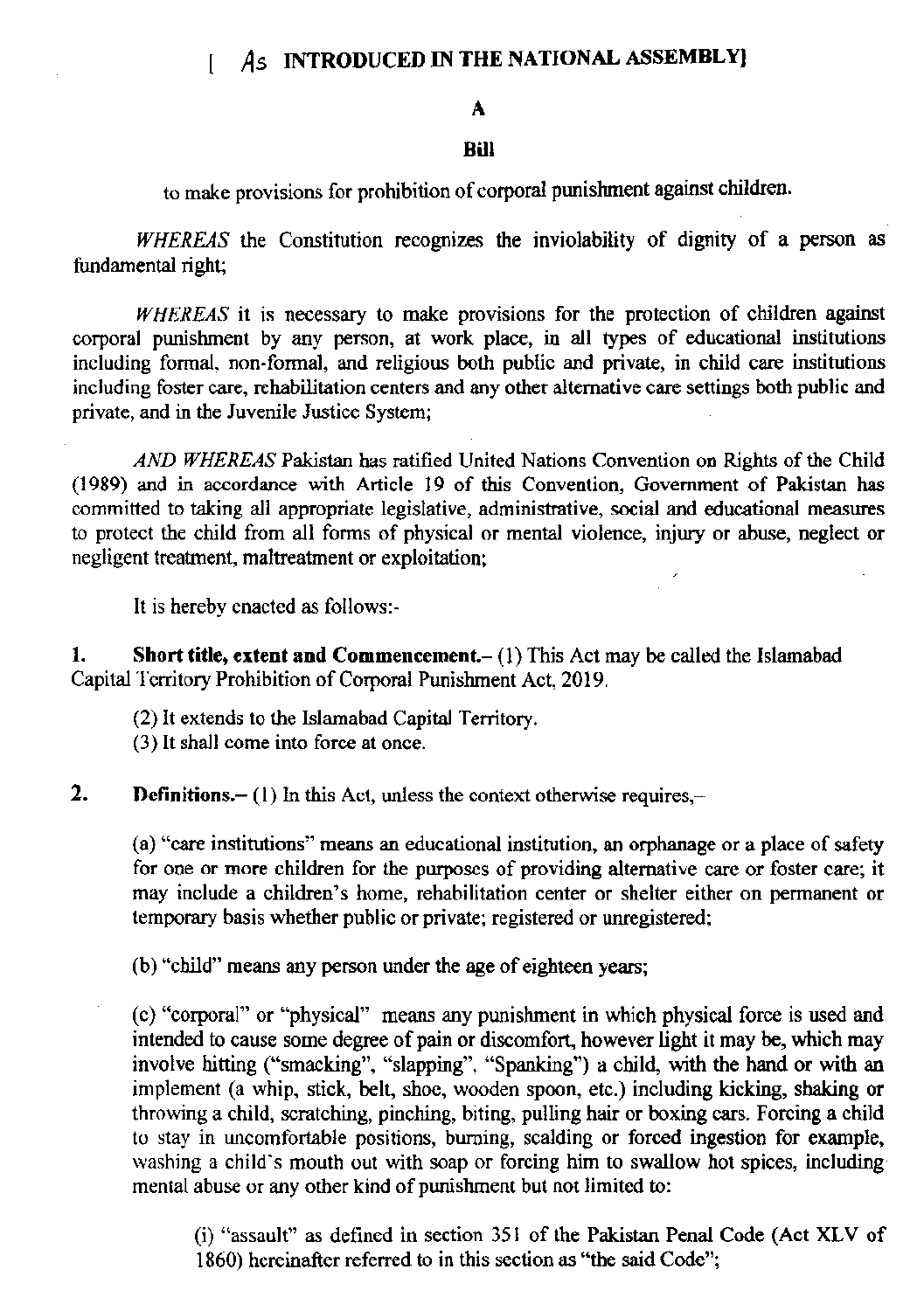(ii) "hurt" as defined in section 332 of the said Code:

(iii) "criminal force" as defined in section 350 of the said Code; and

(iv) other non-physical forms of punishment which are cruel and degrading, for example, punishment which belittles, humiliates, denigrates. scapegoats, threatens, scares or ridicules the child:

(d) "educational institution" means any institution where any kind of instruction is imparted in a formal or non-formal way whether it is on a full time or part time basis; including boarding houses, both public or private; registered or unregistered;

(e) "work place" means the place of work or the premises where an organization or employer operates and includes building, factory, shop, commercial establishment, workshop, farm, residential hotel or restaurant, open area or a larger geographical area where the activities of the organization or of employer are carried out and including any situation that is linked to official work or official activity outside the office.

(2)"words and expression" used but not defined shall have the same meaning as assigned in the respective laws.

**3. Prohibition of Corporal Punishment.**  $- (1)$  The child has the right to be shown respect for his personality and individuality and shall not be made subject to corporal punishment or any other humiliating or degrading treatment.

(2) Notwithstanding anything contained in section 89 of the Pakistan Penal code, 1860 and any other law and regulation for the time being in force, corporal punishment of children by any person is prohibited in all its forms, at work place, in schools and other educational institutions including formal, non-formal, and religious, both public and private, in child care institutions including foster care, rehabilitation centers and any other alternative care settings, both public and private, and in the Juvenile Justice System.

(3) Disciplinary measures concerning the child can only be taken in accordance with the child's dignity, and under no circumstances corporal punishments, or punishments which relate to the child's physical and mental development or which may affect the child's emotional status are allowed.

4. Penalties. $- (1)$  Whoever violates the provisions of section 3 of this Act shall be liable to the punishments prescribed for the said offences in the Pakistan Penal Code, 1860 and in other enactments.

(2) The following minor and major penalties shall be in addition to other enactment, who violate the provisions of section 3 of this Act in educational, care institutions, and in other alternative care setting:-

- Minor penalties:  $(a)$ 
	- $(i)$  censure;
	- (ii) withholding, for a specific period, promotion or increment, otherwise than for unfitness for promotion or financial advancement in accordance with the rules or orders pertaining to the service or post;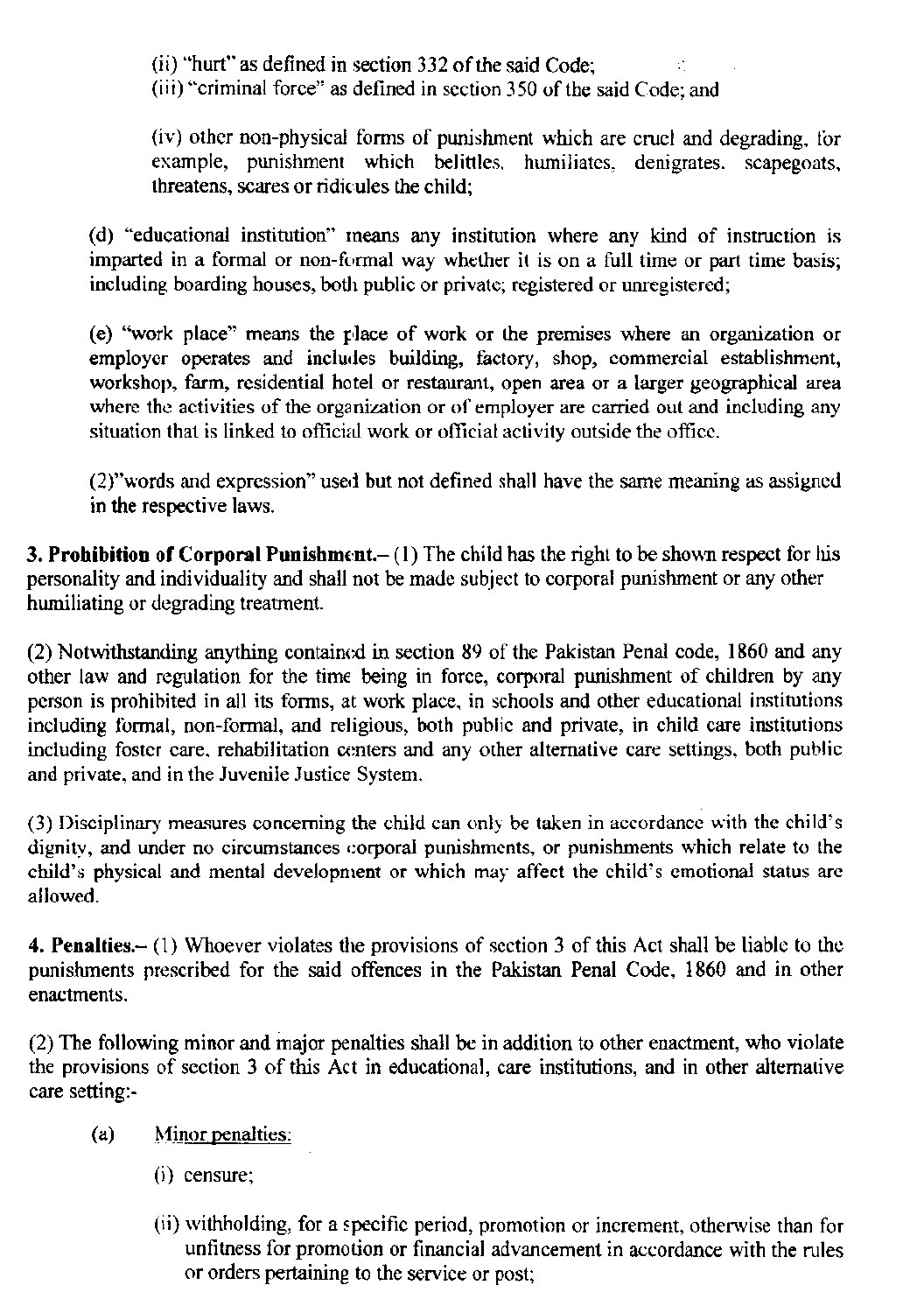- (iir) stoppage fiom promotion, for a specifrc period, at an efhciency bar in the time- scale, otherwise than for unfitness to cross such bar; and
- (iv) recovery from pay of the whole or any part of any pecuniary loss caused to government by negligence or breach of orders;
- (b) Major penalties:
	- (i) demotion to a lower post or time-scale, or to a lower stage in a time scale;
	- (ii) compulsory retirement;
	- (iii) removal from service; and
	- $(iv)$  dismissal from service.

(3) Removal from service does not, but dismissal from service does, disqualify for future employment.

(4) [n this section removal or dismissal from service does not includc the discharge ofa pcrson-

- $(a)$  appointed on probation, during the period of probation, or in accordance with the probation or training rules applicable to him ; or
- O) appointed, otherwisc than under a contract, to hold a temporary appointment, on the expiration of the period of appointment; or
- $(c)$  engaged under a contract in accordance with the terms of the contract.

5. Complaint procedure in the cases of corporal punishment.- The Federal Government shall prescribe a complaint procedure in coordination with other line departments, to entertain complaints of corporal punishment by children or by any other person.

6. Enforcement of the provisions of this Act to private institutions.- (1) The Federal Government shall devise a comprehensive system for the enforcement and monitoring of the Act in private institutions whether registered or unregistered.

(2) All private institutions shall formulate a complaint system to address corporal punishment.

(3) Ar the timc of rcgistradon the privore institutions will have to submit an undertaking in writing that they will be responsible for the formulation of complaint system in line with the Act and Rules made there under for entertaining complaints of corporal punishment; failing which will make them liable to the cancelation of registration. The form of undertaking will be prcscribed.

 $(4)$  In case of a private institution the complaint of corporal punishment may also be filed for invoking the provisions of the Act before an authority which may be prescribed.

7. This Act to override all other laws.- The provisions of this Act shall override all other laws for the time being in force.

E. Rules.- (l) l'he Federal Goveromcnt may make rulcs, by official notificarion under the Act, within six months after promulgation of this Act.

(2) The Federal Government shall amend the Code of Conduct for teachers and the relevant Rules etc. to include the prohibition of corporal punishment against children at workplace and in